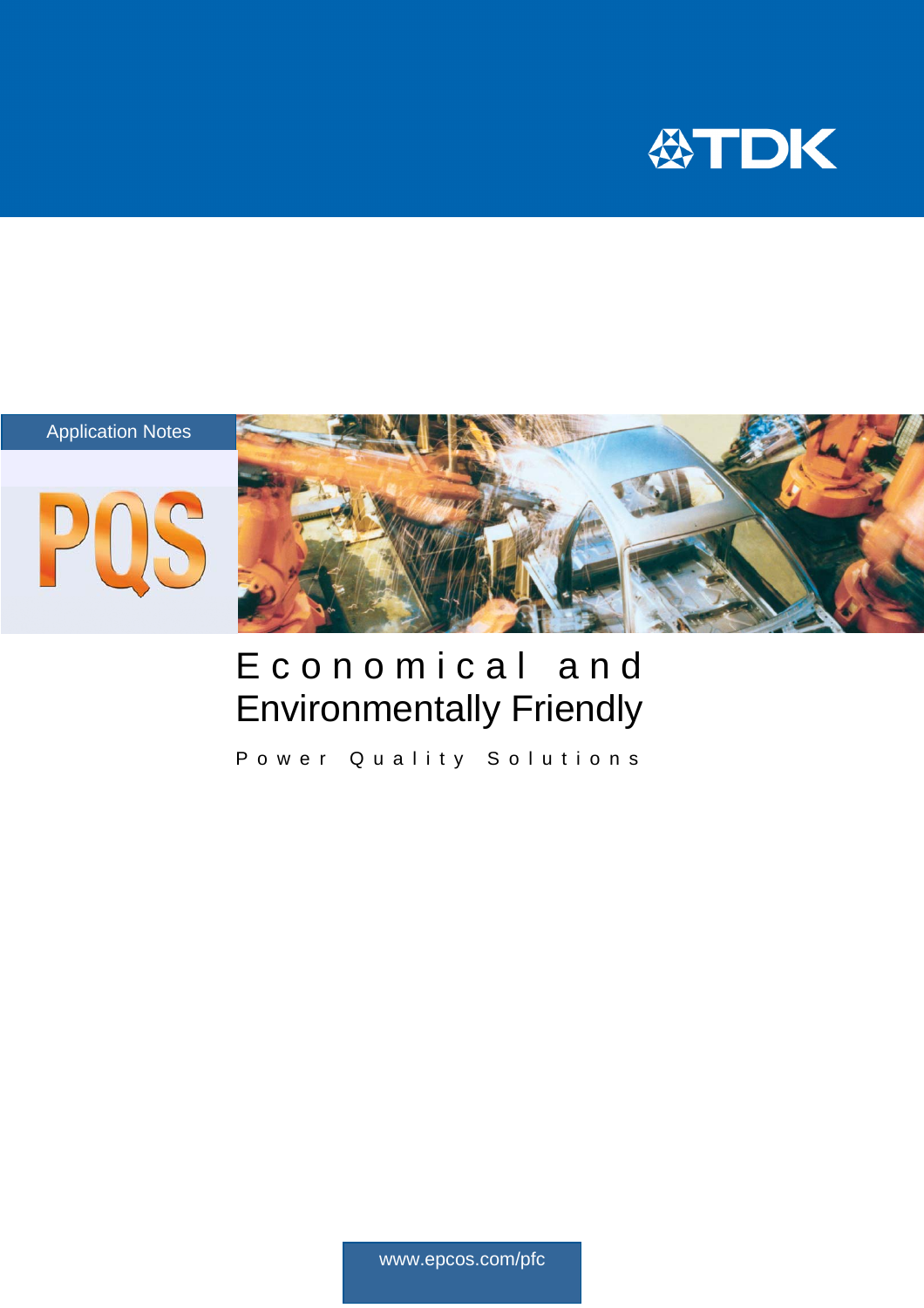

The collection of "PQS Application Notes" is a library with in-depth information on PFC applications, case studies and reference projects. It also serves as a helpdesk for all topics relating to PFC and PQS, is suitable for training purposes and is designed to answer frequently asked questions.

Each issue will focus on a particular application topic, a specific solution or a topic of general interest. The aim is to share the extensive knowledge gained globally by EPCOS PFC experts with regional staff who deal with PFC and PQS. The authors of the PQS Application Notes have extensive experience in the field of PFC and PQS and a professional background as electrical/design engineers or product marketing managers throughout the world.

These PQS Application Notes are issued from time to time and can be downloaded from the EPCOS Internet under www.epcos.com/pfc

Please contact the EPCOS PM department in Munich if you wish to receive the latest issue of the PQS Application Notes automatically by e-mail. A list with available titles may also be obtained from the PM department in Munich.

### **Important Notes**

Some parts of this publication contain statements about the suitability of our products for certain areas of application. These statements are based on our knowledge of typical requirements that are often placed on our products for a particular customer application. It is incumbent on the customer to check and decide whether a product is suitable for use in a particular application. This Application Note may be changed from time to time without prior notice. Our products are described in detail in our data sheets. The Important Notes (www.epcos.com/ImportantNotes) and the product specific warnings and cautions must be observed. All relevant information is available through our sales offices.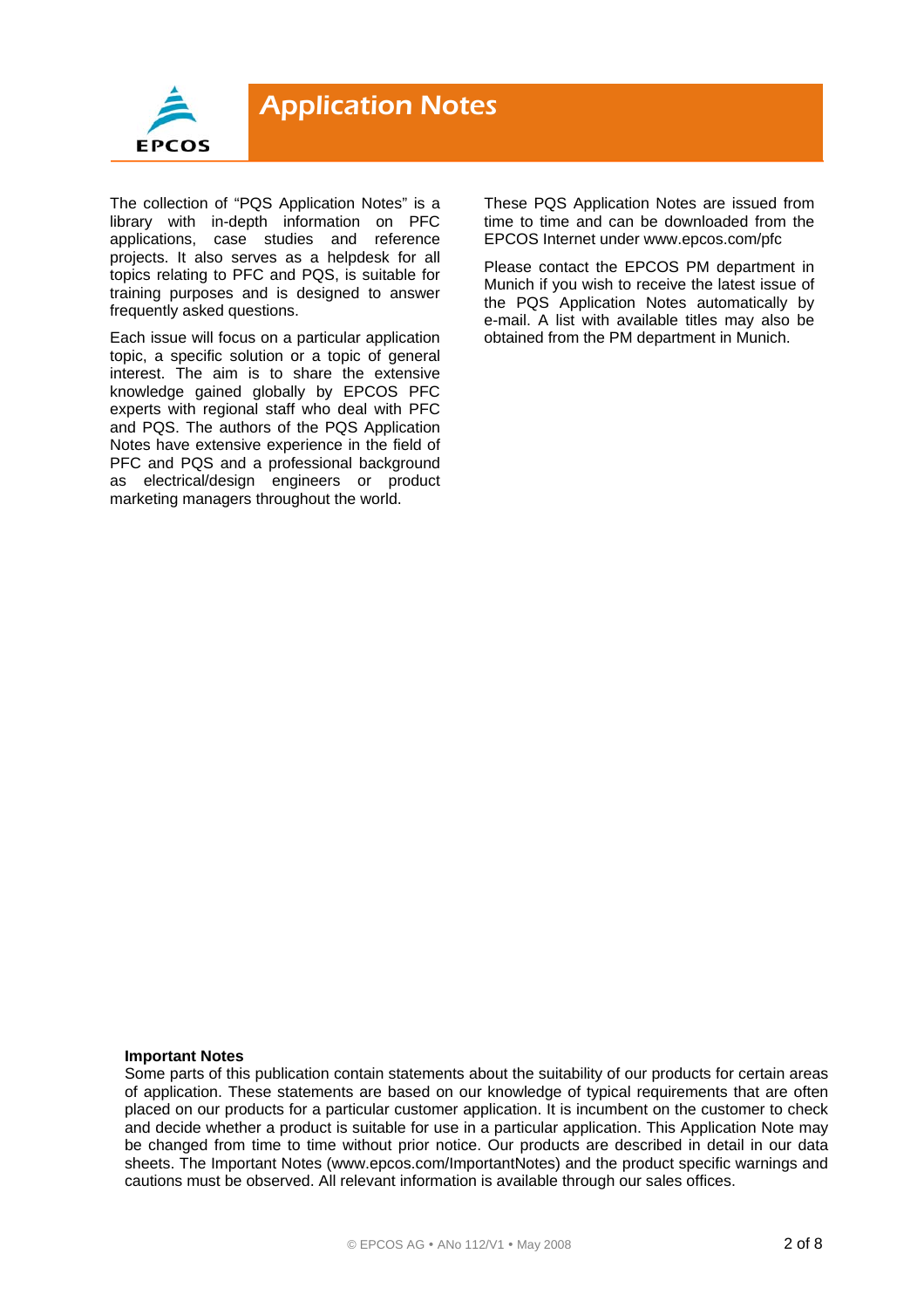

## **Foreword**

"The day after tomorrow" has not yet arrived. In terms of climate, however, Mother Earth is showing the red flag: cool, rainy summers and mild winters have become almost commonplace and natural disasters are far too frequent. The century-long reckless exploitation of natural resources has had a serious impact on the climate. All the world's countries must consider changing their ways of using energy.

This application note shows how natural resources can be saved by power factor correction and what a positive impact it will have on the environment.



## **The Author**

*Petra Jungwirth* is part of the PFC product marketing team at EPCOS HQ/Munich.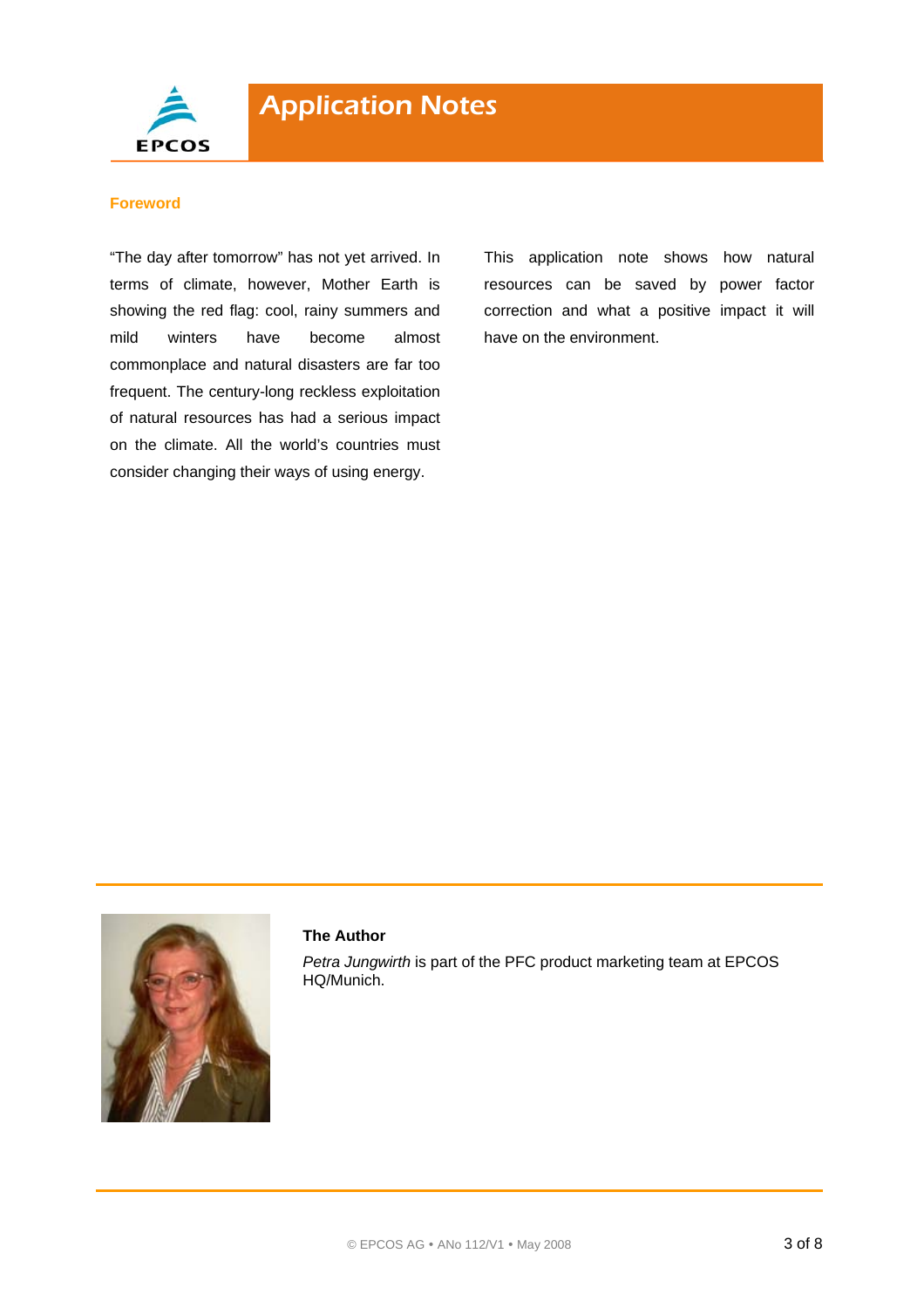

# **Application Notes**<br>Economical and Environmentally Friendly

## **Contents**

| 1. |  |  |  |
|----|--|--|--|
|    |  |  |  |
|    |  |  |  |
|    |  |  |  |
| 2. |  |  |  |
|    |  |  |  |
|    |  |  |  |
|    |  |  |  |
| 3. |  |  |  |
|    |  |  |  |
|    |  |  |  |
| 4. |  |  |  |
|    |  |  |  |
|    |  |  |  |
|    |  |  |  |
| 5. |  |  |  |
|    |  |  |  |
| 6. |  |  |  |
| 7. |  |  |  |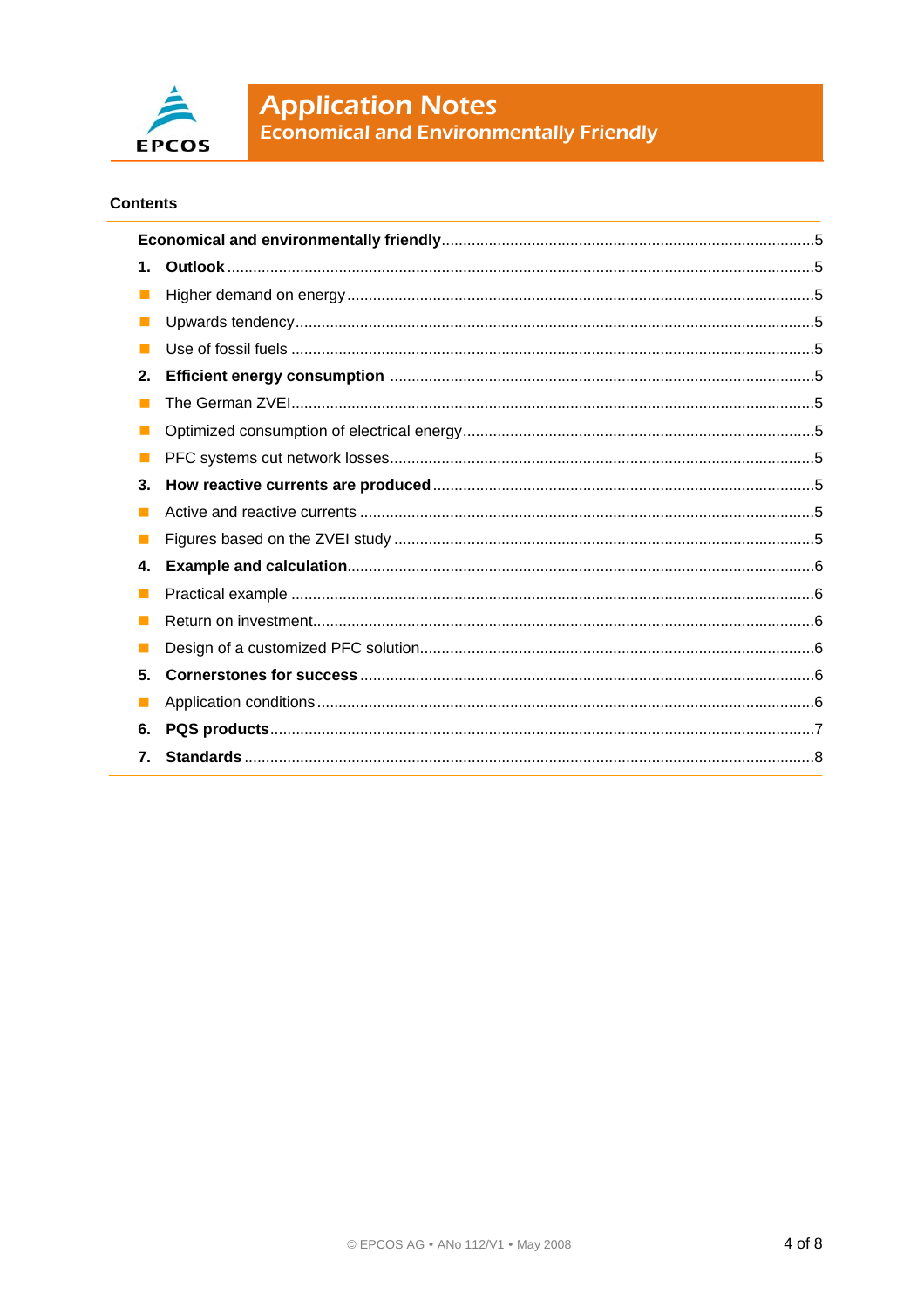

## Power Factor Correction

## **Economical and Environmentally Friendly**

## 1. Outlook

In the year 2007, there were 6.5 billion people on earth, and an extrapolation by the United Nations estimates this figure to rise to 8.7 billion by 2030. This increase will lead to **demand on energy** rising by approximately 50% while natural resources become increasingly scarce: crude oil is currently the primary source of global energy supply with 34%, charcoal with 26% and natural gas with 22% of the total. We consume ten million tons of crude oil every day, with an **upwards tendency**.

No wonder that the words "climate protection" have been so widely heard during the last few years. Whereas many people felt that the movie "The day after tomorrow" showed a very pessimistic picture of the world's future, it is perhaps not so exaggerated after all in view of snow in Buenos Aires, melting ice in Antarctica, torrential rains in India and cool summers in Europe.

According to studies conducted by the Intergovernmental Panel on Climate Change (IPCC), the concentration of atmospheric carbon dioxide has increased by almost 40% since 1750. The main reason for this rise, accounting for 78% of the total, is the **use of fossil fuels** such as charcoal and natural gas.

## 2. Efficient energy consumption

The **German ZVEI**\*) has issued a paper on the efficient consumption of energy by means of power factor correction. **Optimizing the consumption of electrical energy** is an effective way of reducing noxious emissions. So power factor correction (PFC) with power capacitors is important not only in terms of cost, but also for improving environmental protection. According to the ZVEI, calculations show that the **PFC systems** installed in Germany alone cut network losses by approximately 5.5 billion kilowatt-hours in 2007 – equivalent to reducing  $CO<sub>2</sub>$  emissions by almost 3 million tons!

Power factor correction is a **proven way**:

- Of relieving the power network of an additional load
- Of reducing the cost of energy consumption
- Of saving natural resources by avoiding needless consumption.
- **3.** How reactive currents are produced

Many electrical machines such as AC and threephase motors use both **active and reactive currents**. Whereas active power is converted into mechanical power, the reactive current assures the necessary magnetization and demagnetization and thus commutes periodically between the generator and load. As the PFC system is situated as close as possible to the load, less apparent current – the sum of active and reactive current – flows in the power grid. This reduces losses as well as the need for primary energy, ultimately leading to lower  $CO<sub>2</sub>$ emissions.

The following **figures, based on the ZVEI study**, impressively show what power factor correction means for the environment:

| Increase of energy efficiency<br>thanks to:       | 48 TWh                                |  |  |
|---------------------------------------------------|---------------------------------------|--|--|
| • a reduction of $CO2$ emissions of               | 0.40 kg/kWh<br>19 mil. tons           |  |  |
| • a saving of Mtoe <sup>1)</sup>                  | 0.086 Mtoe/TWh                        |  |  |
| Saving the energy<br>consumption of               | 13.6 mil. households<br>(3.525 kWh/a) |  |  |
| This equals the energy production of:             |                                       |  |  |
| • wind turbines                                   | 4,444<br>$(11$ GWh/a)                 |  |  |
| • gas-fired power plants at<br>405 MW - 7,000 h/a | 15<br>$(3, 150 \text{ GWh/a})$        |  |  |
| • nuclear power plants at<br>1,600 MW - 8,000 h/a | 4<br>(12,800 GWh/a)                   |  |  |

 $1)$  Million tons of oil equivalent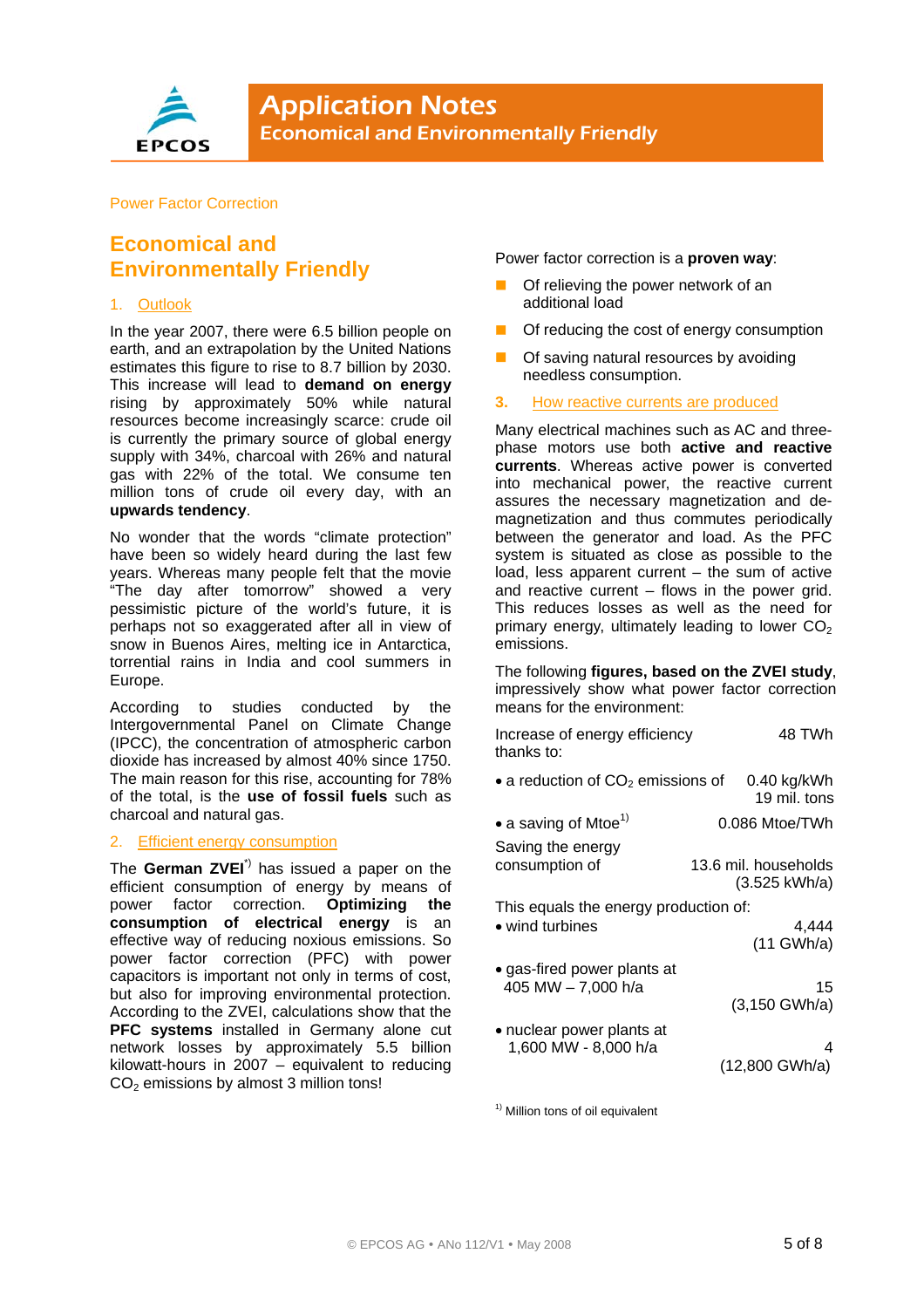



**Fig. 1:** Power plant

Apart from these **important environmental benefits**, power factor correction offers **economic advantages** as well. Lower losses mean higher profits. In terms of power factor correction, this means:

- Less expenditure on reactive power
- Reduced resistance losses and thus lower costs per kilowatt-hour
- Avoidance of costly capacity expansion in power distribution installations
- Higher transmission capacities for effective power
- Reduction of downtimes and maintenance costs
- Improvement of power quality
- Reduced operating costs
- 4. Example and calculation

A **practical example** will illustrate the potential savings. An industrial plant has an average power factor (cos  $\varphi$ ) of 0.7 for an average consumption of 500 kW and 4000 hours of operation annually. In terms of active power, the company draws 50% of its reactive power at no cost. Without this reactive power, the power factor of 0.9 demanded by the public utility would have been achieved. The remaining 1,040,408 kvarh cost approx. €13,500 annually at an estimated operating cost of 0.013 €/kvarh.

Power factor correction of 268 kvar would be required to raise the power factor to 0.9. The complete installation of a 300 kvar system would require capital expenditure of €8,000. This means that a **return on investment** is already obtained after less than ten months.

Awareness of both environmental protection and cost reduction is increasing, and the market requirements for components suppliers are changing accordingly. As PFC applications become more and more complex and demanding, the solutions have to keep up with them. The basic PFC systems consisting of a PFC capacitor, a controller, contactors and – in the best case – harmonic filter reactors, are overloaded, especially on manufacturing sites where high-tech equipment operates with varying and/or fast-changing loads. A **customized PFC solution** is of major importance in order not to jeopardize the benefits. Various conditions and circumstances have to be considered to make the system pay for itself. Over-dimensioning of a system can be as harmful as underdimensioning, at least for the end-customer's wallet. In the worst case, both the environment and the end-customer will suffer from an overpriced PFC system: it simply will not be installed for cost reasons. This will in turn result in needless power consumption, higher energy bills and probably in a poor, unstable power supply with voltage sags and production stoppages.

| Work done at daytime rate              | 2 000 000 kWh    |
|----------------------------------------|------------------|
| Reactive power at daytime<br>rate      | 2040 408 kvarh   |
| Reactive power free                    | 1 000 000 kvarh  |
| Reactive power remaining               | 1 040 408 kvarh  |
| 1 040 408 kvarh x<br>€0.013/kvarh      | €13,525          |
| Power factor correction,<br>calculated | 268 kvar         |
| Standard PFC system,<br>selected       | 300 kvar         |
| Capex incl. installation<br>approx.    | €8,000           |
| Payback period (months)                | Approx. 7 months |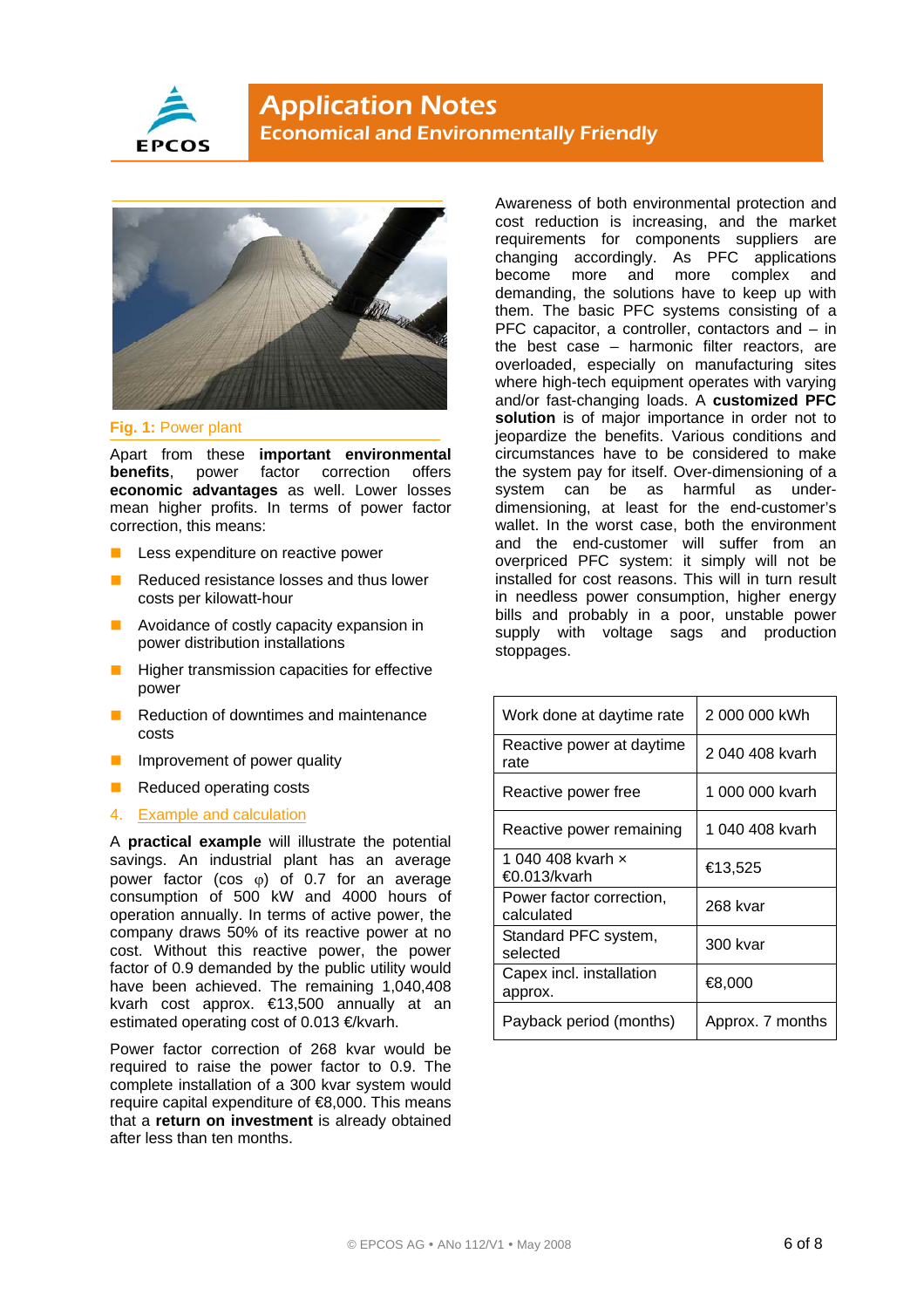

## 5. Cornerstones for success

The **application conditions** represent the cornerstones of an efficiently operating PFC system. An appropriate design must be selected on the basis on an analysis of the given parameters. These include the following:

- kind of loads
- presence of harmonics
- surrounding conditions
- ambient temperature
- number of switching operations
- $\blacksquare$  kvar size

These will determine the specific solution. Of course, each component must be of high quality, approved over the long term and manufactured according to the relevant standards. It must also be made of non-polluting material, be free of PCB or other hazardous constituents and easy to dispose of at the end of its service life.

#### 6. PQS products

As the leading manufacturer of capacitors for power factor correction worldwide, EPCOS not only satisfies all these requirements but also offers all key components from a single source. Five series of PFC capacitors allow designs appropriate to the prevailing conditions, such as MKV capacitors for applications with ambient temperatures of up to 70 °C, the PoleCap series for outdoor use or in surroundings with high dust

or moisture concentrations. But also PhaseCap HDs with outputs of up to 60 kvar in a single can for applications with limited space or WindCaps for installation in wind turbine or industrial applications. PhaseCap Premium and PhiCap complete the range – as the basis for most of the available series. All other key components available from EPCS are carefully harmonized with respect to each other. Thus the BR6000-T controller works perfectly together with the TSM series of thyristor modules for dynamic PFC. The range of components also includes capacitor contactors without pre-charging resistors for detuned systems. EPCOS follows the **Power Quality Solutions strategy** by offering not only these components, but also joint solutions together with its strategic partners for an optimized PFC system that is environmentally friendly and cost-effective!

\*) ZVEI Zentralverband Elektrotechnik- und Elektronikindustrie e.V., Germany



**Fig. 2:** PQS products from EPCOS